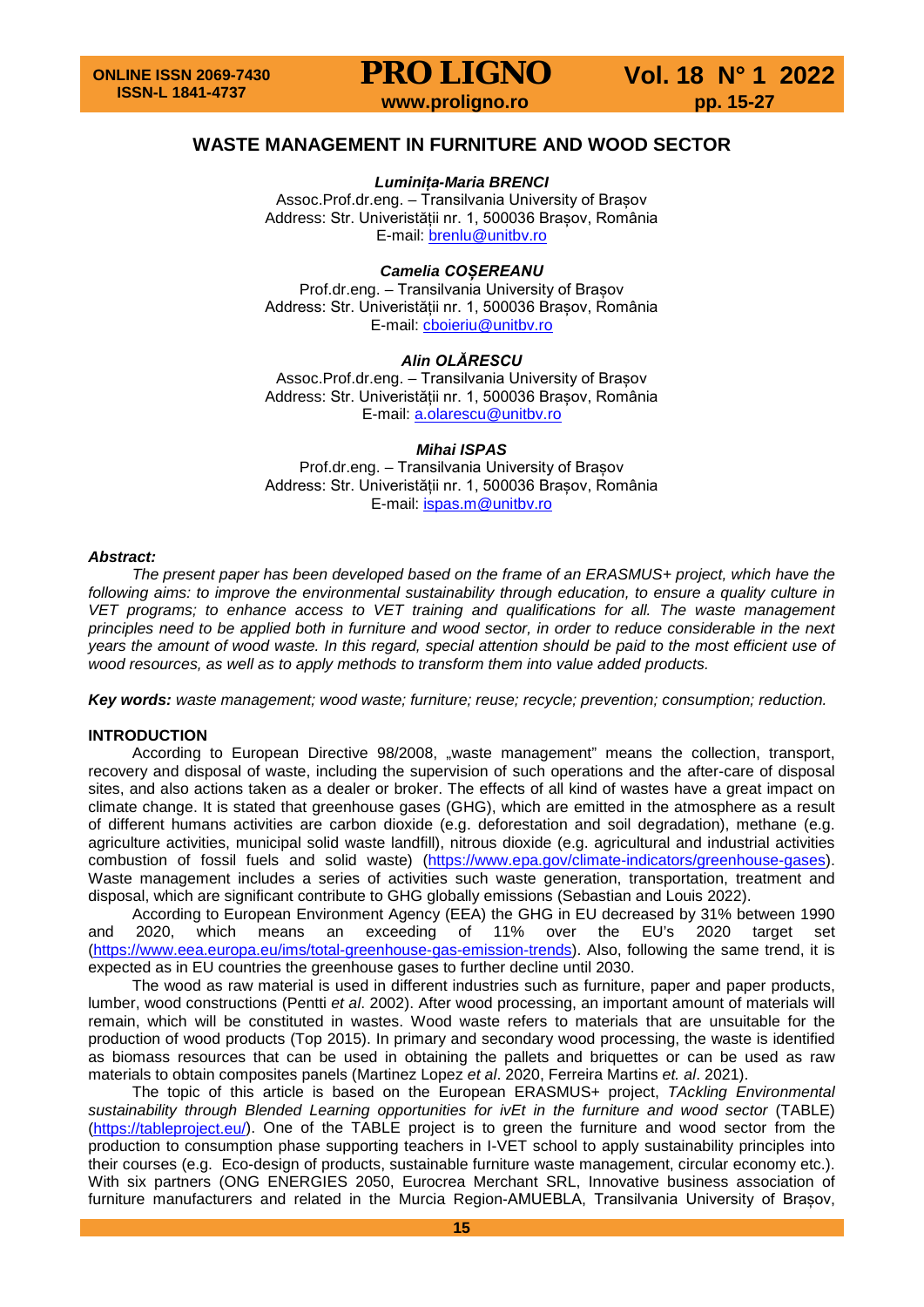**ONLINE ISSN 2069-7430 ISSN-L 1841-4737**

## **PRO LIGNO** Vol. 18 N° 1 2022<br>www.proligno.ro pp. 15-27

North-East Regional Development Agency-NERDA and Wood Technology and Forestry School Complex in Garbatka-Letnisko) from five countries (France, Italy, Spain, Romania and Poland), the project intends to deliver a completely innovative training system based on microlearning opportunities to i-VET (Initial Vocational Education and Training) teachers in the furniture and wood sector. The Educational tips: learning snacks for I-VET teachers in the furniture and wood sector", consists of a blended training course for i-VET teachers to learn anytime and anywhere about how to integrate sustainability in i-VET training in the furniture and wood sector. The educational courses which were developed by the project partners focused on the following topics:

- From sustainable development to sustainable consumption and production patterns;

- Climate change, biodiversity and renewable energies – The wood industry at the forefront of challenges;

- Sustainable design in the furniture and wood sector;
- Waste management in the furniture and wood sector;
- Impact and use minimization of resources in the furniture and wood sector;
- Green skills, communication strategy and market development in/for the furniture and wood sector.

The present article was developed based on one of those courses, namely "*Waste management in the furniture and wood sector*".

## **METHODS**

### **Prevention and minimization of hazardous waste**

Waste policy is focused on the construction of a sustainable resource recycling society. At EU level, waste policy aims to contribute to the circular economy by extracting high-quality resources from waste as much as possible. Circular economy involves sharing, leasing, reusing, repairing, refurbishing and recycling existing materials and products as long as possible.

The EU directive 2008/98/EC establishes a waste hierarchy, which consists in Prevention, Reuse, Recycling, Recovery for other purposes (i.e. Energy) and Disposal (Fig. 1).



*The waste hierarchy.*

The reduction of consumption and waste minimization take into account the following:

- Avoid to use plastics, rubber and other materials that needs long time to biodegrade, or treated wood, which biodegrades, but it is harmful for the soil, both in natural state, or burnt;
- Preventing or avoiding waste from accumulating more products that the consumers need. Thus the costs are diminished and environmental advantages increase;
- Waste minimization involves redesigning products and processes and/or changing societal patterns of consumption and production;
- Waste minimization involves efforts to avoid the waste generation during manufacturing, tracking of materials from their extraction to their return to earth and details of the composition of the waste.

The second category, which consist in reuse end-of-life products and recycle (Fig. 1), comes mostly from the building industry which is the world's largest consumer of raw materials in the economic sector and produces significant construction and demolition (C&D) waste. Also, as a structural building material, wood is also well-suited to reconfiguration, reuse, and recovery by new design for end-of-life products and also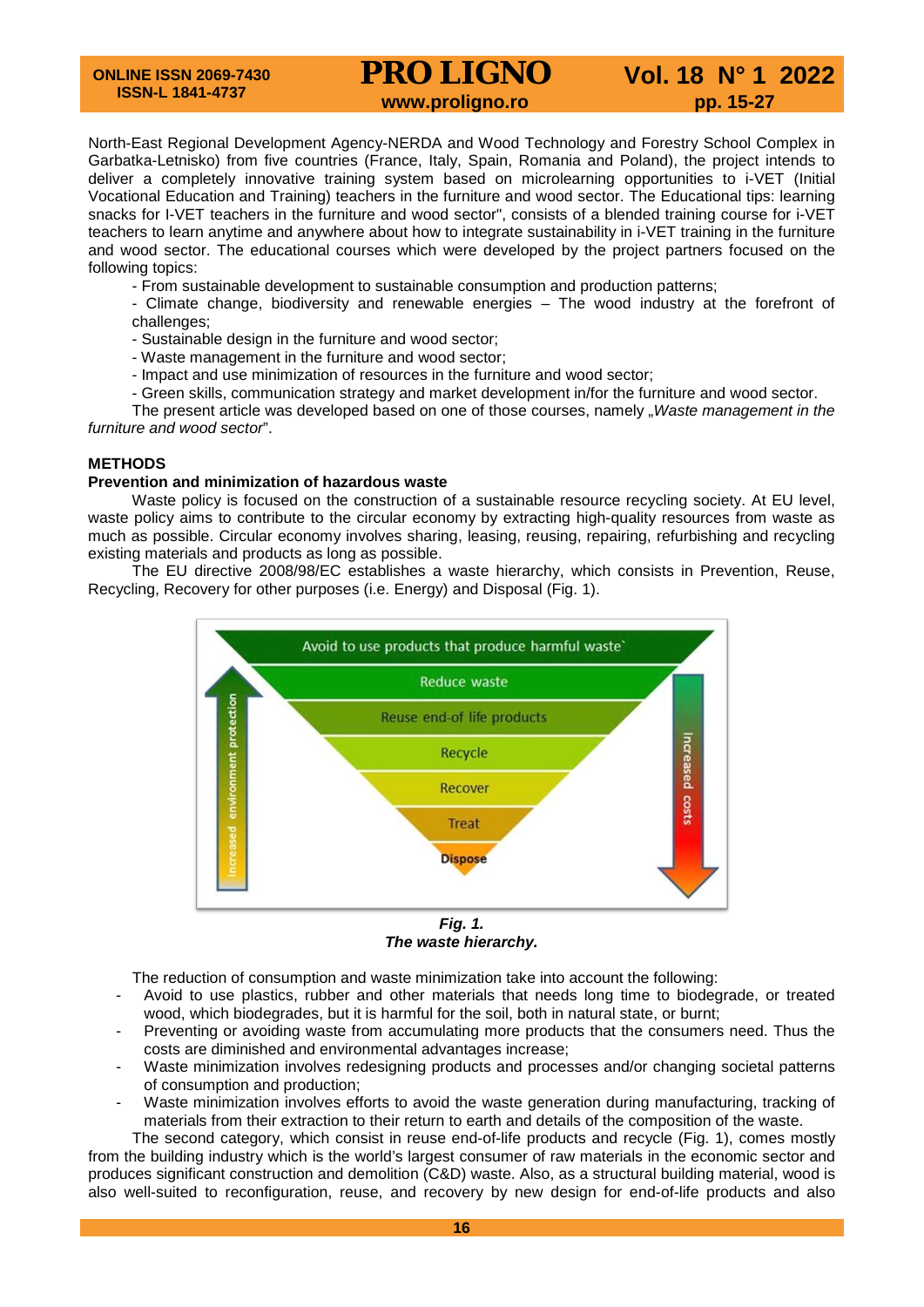protect the environment through carbon sequestration. Recycling materials such as plastic or rubber can take centuries to decompose in landfills. They can be crushed in small granules and reused in new designed products. Recycling practices applied in wood industry sector refer to solid wood offcuts, wood dust and shavings with various applications.

Resource recovery (Fig. 1) is the process of recovering materials or energy from solid waste for reuse and also is an important way to turn waste into usable materials of future products and a step toward a cleaner future. Waste items such as aluminum cans, paper and cardboard, plastic bags and bottles, glass and foil are all recoverable. Resource recovery process involves actions to be made in order to turn hazardous and non-hazardous waste materials (which otherwise would have to be stored or disposed of) at a treatment facility, and transformed into clean, reusable products.

The waste treatment and disposal (Fig. 1) are based on the following:

- Landfilling: the action where solid waste (i.e. paper, metal, glass) is buried between layers of materials in such a way as to reduce contamination of the surrounding land. Modern landfills have layers of different materials that keep pollutants from leaking into the soil and water.

- Incineration for energy recovery (Waste-to-energy): it is the process of generating energy (electricity or heat) from the primary treatment of waste, or the processing of waste into a fuel source (solid, liquid or gas state).

- Biological treatments: rely on bacteria or other small organisms able to break down organic wastes by both aerobic and anaerobic biological processes to achieve the optimal removal of organic substances from waste material.

- Material recycling: recyclable materials include glass, paper, cardboard, metal, plastic, tires, textiles, batteries, electronics, and composting biodegradable waste (food and garden waste).

- Disposal: waste poses a threat to public health and the environment if it is not stored, collected, and disposed properly. This category represents the last solution that can be adopted.

In the EU in 2018, more than half (54.6%) of the waste was directed to the following recovery operations: recycling (37.9% of the total treated waste), backfilling (10.7%), and energy recovery (6.0%). The remaining 45.4% was either: landfilled (38.4%), incinerated without energy recovery (0.7%) or disposed of otherwise (6.3%) [\(https://ec.europa.eu/eurostat/\)](https://ec.europa.eu/eurostat/).

Significant differences could be observed among the EU Member States regarding the application of these various treatment methods. For instance, some Member States had very high recycling rates (Italy and Belgium), while others favored landfills (Greece, Bulgaria, Romania, Finland and Sweden) [\(https://ec.europa.eu/eurostat/\)](https://ec.europa.eu/eurostat/).

By 2050, the world is expected to generate 3.40 billion tons of waste annually, increasing drastically from today's 2.01 billion tons (Kaza S *et al*. 2018). The most appropriate methods that can be used in waste treatment are: collecting, sorting and treating which have the following advantages:

- allow the waste to be further processed into reusable materials;
- help in saving of primary resources and energy;
- reduce the environmental burdens.

The waste materials have to be sorted and separated in order to be reprocessed into new materials and used for new products manufacturing. Separation of waste ensures pure, quality material, removing impure materials with less quality. The waste can be divided in:

- dry waste which includes wood and related products, like metals and glass;
- wet waste refers to organic waste usually generated by eating establishments and are heavy in weight due to dampness.

The target for mechanical and biological treatment is to reduce the amount of waste to be disposed by about 2/3. Mechanical treatment is applied to household, commercial and industrial waste and biological waste treatment is applied to organic wastes by both aerobic and anaerobic biological processes using bacteria or other small organisms that broke down the material in its biodegradable components.

Another method that can be used in waste treatment is incineration and composting. Through incineration, non-recyclable and non-reusable waste is burned in an environmental-friendly way through thermal treatment in special incineration facilities. This treatment reduces the volume of waste, having also the advantage of generating electricity and heating. The composting process of the biodegradable materials (e.g. agro-waste and biomass), consists in progressively degrading with the help of aerobic bacteria in a controlled temperature and moisture content environment. Composting reduces landfilled bio-waste and also provides valuable fertilizers for agriculture and landscaping.

## **Waste reduction**

The European Union (EU) accounts for approximately 5% of the world's forests and, contrary to what is happening in many other parts of the world, the forested area of the EU is slowly increasing. In 2020, the EU-27 had an estimated 159 million hectares of forests (excluding other wooded lands) and their area has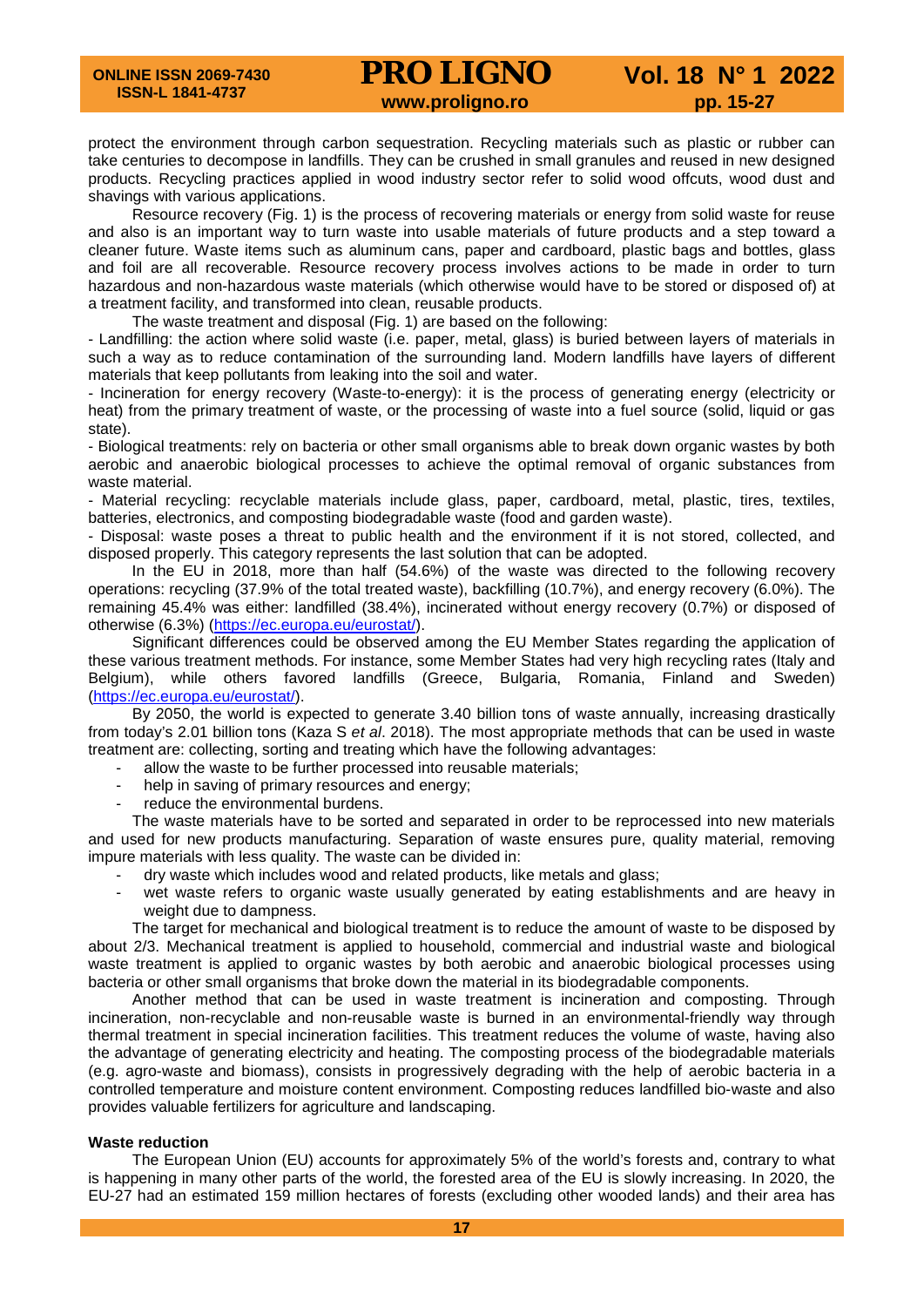## **PRO LIGNO** Vol. 18 N° 1 2022<br>www.proligno.ro pp. 15-27

increased by almost 10% since 1990 [\(https://ec.europa.eu/eurostat/statistics](https://ec.europa.eu/eurostat/statistics-explained/index.php?title=Forests,_forestry_and_logging)explained/index.php?title=Forests, forestry and logging). The world's forests sequestered about twice as much carbon dioxide as they emitted between 2001 and 2019. In other words, forests provide a "carbon sink" that absorbs a net 7.6 billion metric tonnes of CO2 per year (Harris *et al.* 2022), therefore reducing emissions from forest degradation and deforestation is one of the most important ways of combatting climate change (Weatherall *et al.* 2020).

However, global warming is permanently affected by people's actions and activities. In order to reduce carbon emission, it is important to re-use the wooden products instead to use them like products as singleuse. Reusable pallets used in the transport and storage of products can have a more beneficial environmental footprint than single-use pallets due to the avoided production of new pallets and thus, decreasing the quantities for disposal or recycling. Like most reusable products, reusable pallets may require different material types and a greater weight of material to increase the durability of the pallet during its longer lifecycle.

The single-use and reusable pallets tend to transport different types of products. Single-use pallets are meant for lighter goods whereas reusable pallets can transport heavier goods. Single-use pallets are often tailor-made to their purpose and differ in weight, size and material compared to reusable pallets. This means that the function of reusable and single-use pallets differ slightly. Reusable pallets need to be transported back to the manufacturer where occasional required maintenance and repair. The environmental impact of a reusable pallet differs from the single-use pallet in each life cycle stage due to the reuse feature of the pallet (Fig. 2).



*Fig. 2.*

*Life cycle of different type of pallets. [\(https://op.europa.eu/en/publication-detail/-/publication/05a3dace-8378-11ea-bf12-01aa75ed71a1\)](https://op.europa.eu/en/publication-detail/-/publication/05a3dace-8378-11ea-bf12-01aa75ed71a1)*

The amount of generated packaging waste constantly increased during the period 2009-2019. In 2019 the volume of packaging waste reached the highest value since 2009. Over the 2009–2019 periods, the generation of all types of packaging waste material increased although to a different extent. The highest increase was observed for paper and cardboard followed by plastic, glass and wooden packaging waste (Fig. 3). The recycling and recovery rates have increased steadily over the ten-year period. In 2019, the total volume of packaging waste generated was estimated at 79.3 million tonnes – an increase of 2.4% compared with 2018. This rise was mainly due to the increase in packaging made of glass (+4.7% compared to 2018) and plastic (+3.6%). All other types of packaging also increased: wood packaging by 1.6 %, metal packaging by 1.5% and paper and cardboard by 1.2%.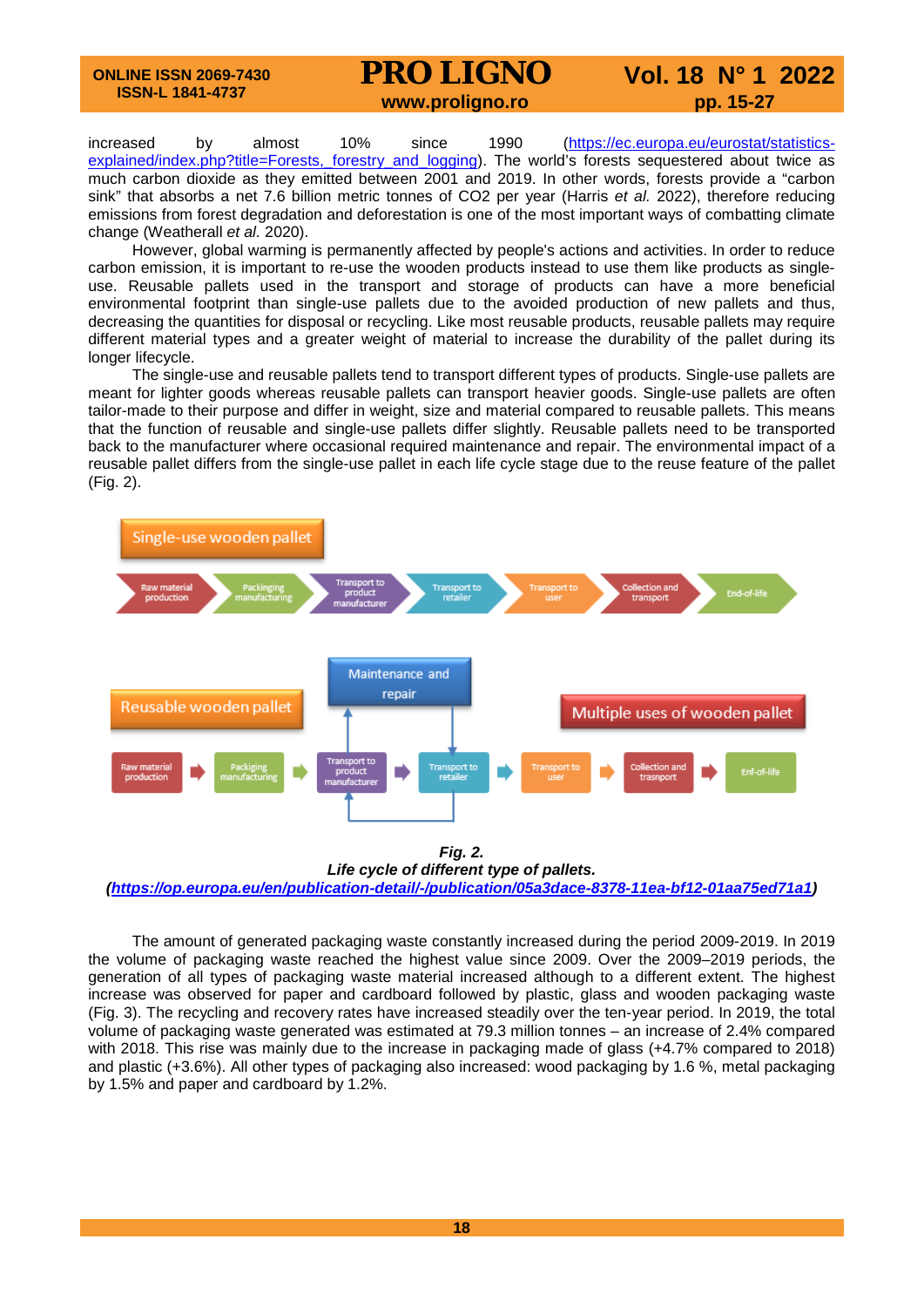

*Fig. 3.*

*Packaging waste generated by packaging material, EU, 2019.*

*[https://ec.europa.eu/eurostat/statistics-explained/index.php?title=Packaging\\_waste\\_statistics](https://ec.europa.eu/eurostat/statistics-explained/index.php?title=Packaging_waste_statistics)*

According to EU directive 2018/852, the waste management in the European Union needs to ensure the following:

- protect, preserve and improve the quality of the environment,
- protect human health,
- ensuring prudent efficient and rational utilization of natural resources,
- promote the principles of the circular economy,
- enhance the use of renewable energy,
- increase energy efficiency,
- reduce the dependence of the Union on imported resources,
- providing new economic opportunities
- contributing to long-term competitiveness.

Also, the EU countries need to take the necessary measures to attain the following targets:

- no later than 31 December 2025, a minimum of 65% by weight of all packaging waste will be recycled;
- no later than 31 December 2025, the following minimum targets by weight, for recycling will be met regarding the following specific materials contained in the packaging waste:
	- a) 50% of plastic;
	- b) 25% of wood;
	- c) 70% of ferrous metals;
	- d) 50% of aluminum;
	- e) 70% of glass;
	- f) 75% of paper and cardboard;
- no later than 31 December 2030, a minimum of 70% by weight of all packaging waste will be recycled;
- no later than 31 December 2030, the following minimum targets by weight for recycling will be met regarding the following specific materials contained in packaging waste:
	- a) 55% of plastic;
	- b) 30% of wood;
	- c) 80% of ferrous metals;
	- d) 60% of aluminum;
	- e) 75% of glass;
	- f) 85% of paper and cardboard.

The methods that can be put into practice in order to reduce the wood waste are the following:

- designing the wooden products based on standards dimension of the raw materials;
- increasing the index of uses, reducing consumption (e.g. efficient cutting diagrams, efficient cutting lists, sharp tools, suitable machine-device-tool systems);
- re-using the wood waste;
- re-using the old furniture by conservation and restoration, in order to preserve the cultural heritage instead to become waste on landfill (Fig. 4, Fig. 5).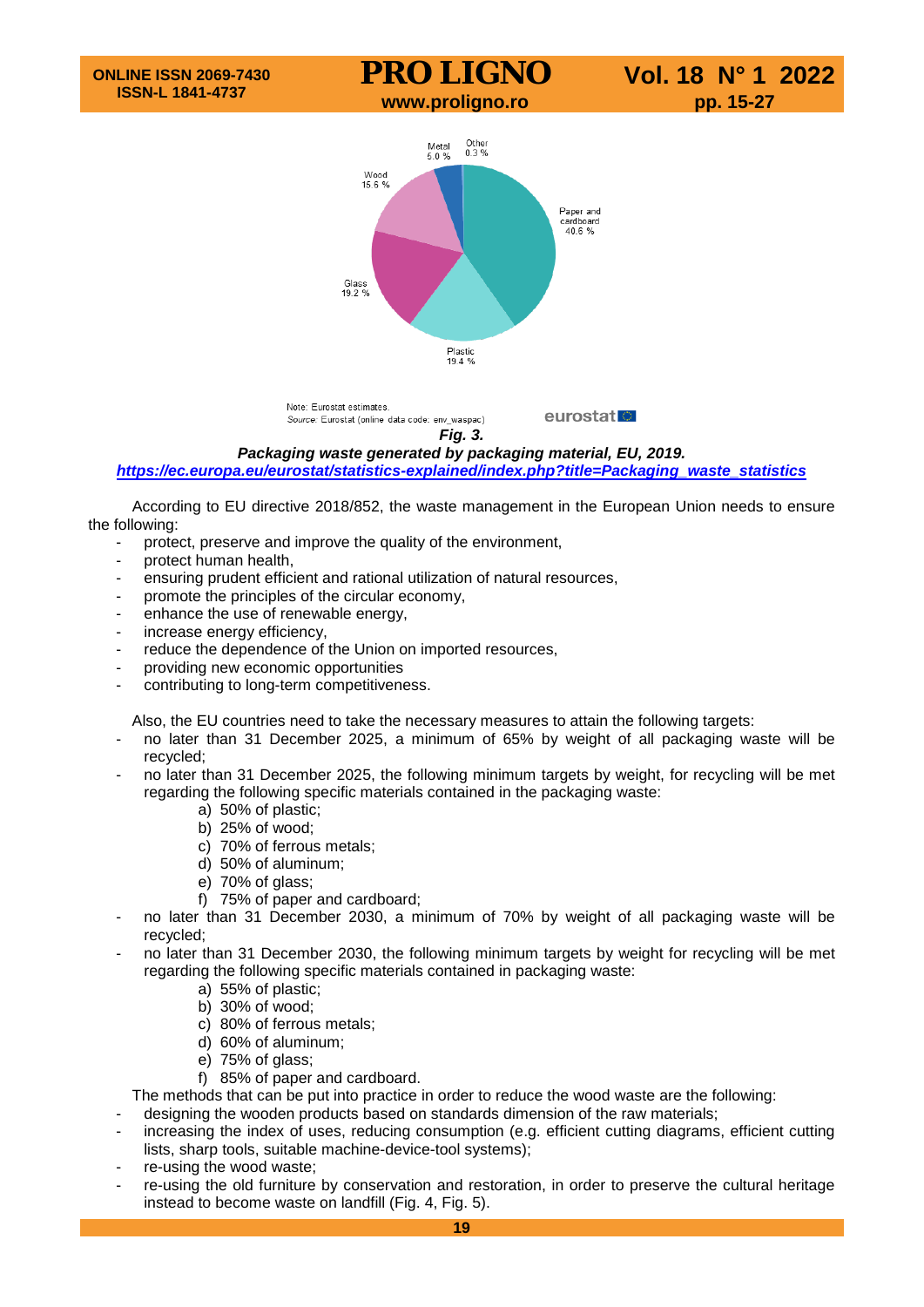





*Fig. 4. Chair restoration by Lecturer PhD. Emanuela Beldean.*



*Fig. 5. Cupboard restoration by Bianca Lupica, George Pop and Vlad Maxim.*

The wood waste collected after different technological processes can be reused in order to get a wide range of added value products with different uses:

Reconstituted panels can be obtained from wood waste, combining different species such as beech, oak, ash, cherry, walnut (Coșereanu 2015) (Fig. 6). These types of panels have a number of advantages, among which are: the low cost of raw materials, the production of panels in a variety of sizes, the possibility of obtaining panels with a special design. The reconstituted panels can be used as decorative elements for furniture, interior partitions and interior doors.



Panels from beech and cherry lamellas







Panels from beech and maple lamellas Panels from beech and oak lamellas Panels from beech and ash lamellas *Fig. 6.*

*Reconstituted panel from different wood species lamellas.*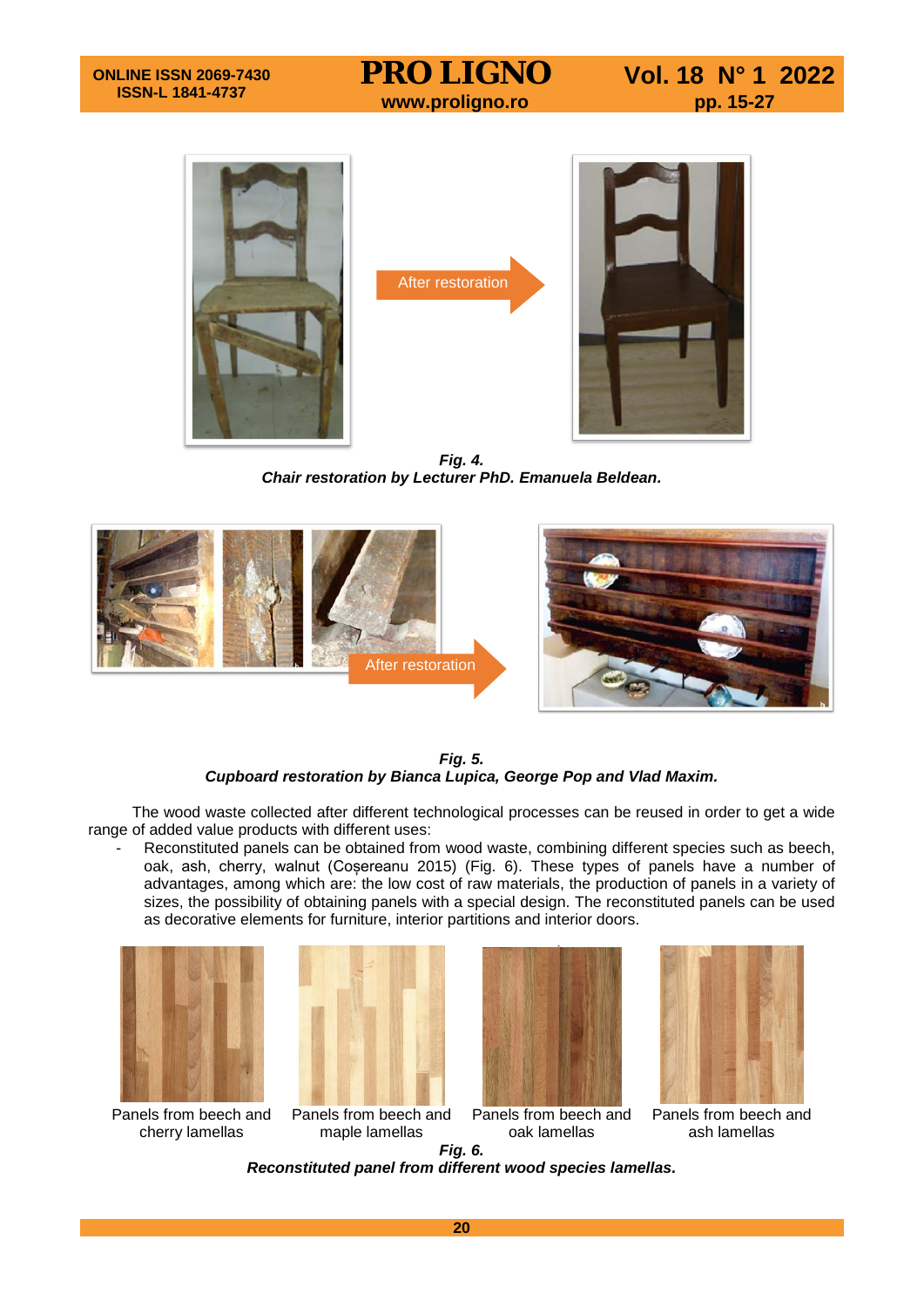# **PRO LIGNO** Vol. 18 N° 1 2022<br>www.proligno.ro pp. 15-27

- Particleboard and fiberboard (virgin chips and fiber mixed with chips obtained from wood waste). The amount of wood waste used for particleboard production is limited, due to the fact that they influence the density of the chipboard core (Gurău 2012).
- The types of raw materials recycled into particleboard production are: clean pallets, crates, offcuts, sawdust (particle greater than 1mm), shavings, particleboard offcuts (not MDF). The recycled wood needs to be tested for contamination with wood preservatives and heavy metals. Ferrous metals are separated using magnets and the non-ferrous metals are separated using an eddy air current. The consumption energy used for drying the recycled chips is lower in comparison with the drying process of the virgin chips (50% moisture content) (Gurău 2012).
- Animal bedding will be used softwood chips without dust obtained from softwood waste, with a moisture content of approx. 10%, which can provide absorbent properties.
- Mulch the mulch has the appearance of chips with approx. 25mm long. It is placed on the ground in order to control and prevent the formation of weeds, to protect the roots of plants from temperature fluctuations (Wang *et al.* 2021), to reduce moisture loss from the soil and to ensure an attractive design (pavements of paths, various spaces) (Gurău 2012).
- Animal food if the wood is subjected to enzymatic or microbiological attack, the forest waste can provide large amounts of food for ruminants, which is currently provided only by cereals (Gurău 2012).
- Composite panels, which are obtained from different types of raw materials like wood waste (wood chips, sawdust), agro-waste (sunflower seed husks, rape straws, jute, corn stalks, cane stalks, hazelnut shells, peanuts shells, walnuts shells, almonds fibres, coconut fibres, rice and wheat straw, reed stems), textile waste. These innovative composite panels can be used in the manufacture of furniture as top panels, table panels, decorative boards, etc, or can be used for thermal and acoustic insulation of civil and industrial buildings (Fig. 7) (Coșereanu 2015).



Bio-Composite obtained from sunflower husks Bio-Composite obtained from wood and rape







Composites obtained from sawdust and ABS (Acrylonitrile-Butadiene-Styrene) waste (WPC) *Fig. 7. Composites obtained from different types of waste.*

## **Extended producer responsibility system (EPR) furniture recyclability evaluation**

Extended producer responsibility (EPR) is a strategy that applies at the end-of-life cycle of products and aims to the adoption of remanufacturing initiatives and to the end-of-use treatment of products, so to increase the amount and degree of product recovery and to minimize the environmental impact of waste materials. Extended Producer Responsibility (EPR) is a policy approach under which producers accept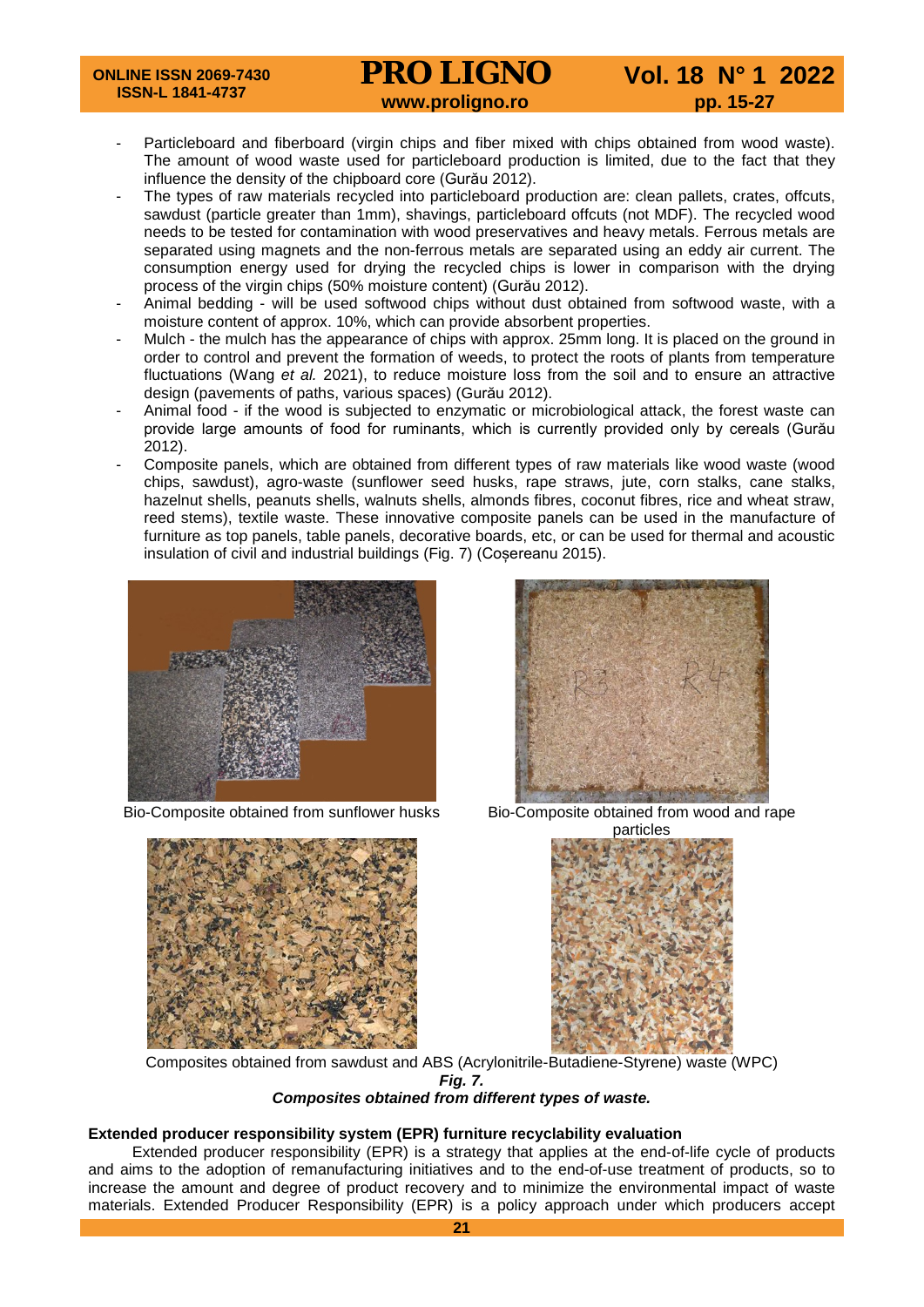## **PRO LIGNO** Vol. 18 N° 1 2022<br>www.proligno.ro pp. 15-27

significant responsibility - financial and/or physical - for the treatment or disposal of post-consumer products (OECD 2001).

Public awareness on waste separation represents a major challenge in the world context. Many countries and regions develop their own strategies based on the local social-cultural and technological environment. In this process are involved the stakeholders: designers and the consummators. Over these two categories the main responsibility is of local, regional, national, and transnational authorities.

The stage of product design directly influences over 70% of characteristics of the final product (Fabrycky 1987) and at this stage the critical decisions should be made concerning the cost, visual aspect, material selection, innovation, performance, impact perception of quality such as product longevity, durability and reparability. In this context designers have the opportunity to promote a sustainable design.

Sustainable design is a set of strategies, criteria and procedures applied in the product development so that negative environmental and community impacts are minimized. These strategies are:

1. Minimizing material and energy consumption.

- 2. Selecting resources and processes with low environmental impact.
- 3. Optimizing the product life.
- 4. Extending the lifetime of materials.
- 5. Facilitate disassembly.

us:

All strategies mentioned above include criteria for waste reduction amount and waste separation such

- minimizing the amount of waste by: selecting processes that reduce the amount of waste during manufacturing; carrying out simulations to optimize the production process.
- facilitating reuse by: increasing the strength of easily breakable components; arranging and facilitating access to removable components; modular and interchangeable design of components; design of reusable ancillary components; design of reusable packaging; design of products for secondary uses.
- facilitating re-manufacturing by: designing and facilitating the removal and replacement of broken components; designing the inner parts so that they are easy to separate from the outer/visible parts; facilitating access to components to be re-manufactured; correctly calculating the tolerance of removable parts.

Life extension of materials means the use of durable materials, which have a longer life than the life of the product of which they are part. After the end of product life, these materials can be processed through two basic processes: re-processed to become secondary raw materials or incinerated to recover the energy embodied in them. The criteria underlying this strategy are:

- Cascading life cycle approach by: facilitating recycling of materials; facilitating energy recovery from materials through combustion.
- Selecting materials with the most efficient recycling technology by: selecting materials that are easy to recover at the end of their initial life stage; avoiding composite materials or, where necessarily necessary, choosing composites that are easy to recycle; designing geometric solutions that facilitate disassembly.
- Facilitating the collection and transport of materials at the end of life of products by: designing the product according to the recovery system; minimising the weight of the product; improving the stacking of used products; designing products so that they are easy to compact at the end of their life cycle; informing the consumer on how to recycle, disassemble the product.
- Identifying materials by: coding them appropriately; providing additional information on the age of the material, the number of recycled materials and additives used; indicating the existence of toxic and hazardous materials; using a standardized identification system; placing coding in an easily visible place.
- Minimising the number of materials incompatible with recycling by: integrated functions to reduce the total number of materials and components; single material strategy; use of a single material but processed in sandwich structures; use of compatible materials (which can be recycled together); use of the same material or compatible materials for joints.
- Facilitating cleaning by: avoiding surface finishing/coating procedures; avoiding hard-to-remove coating materials; facilitating replacement of coating materials; avoiding adhesives or choosing them according to the material to be recycled; avoiding the use of additional materials for marking and coding.
- Facilitating composting by: selecting materials that degrade in accordance with the requirements for a clean environment; avoiding combining biodegradable materials with non-degradable materials in products to be composted; facilitating separation of non-degradable materials.
- Facilitating incineration by: selecting materials that give off a large amount of recoverable energy when burnt; avoiding materials that emit hazardous substances during incineration; avoiding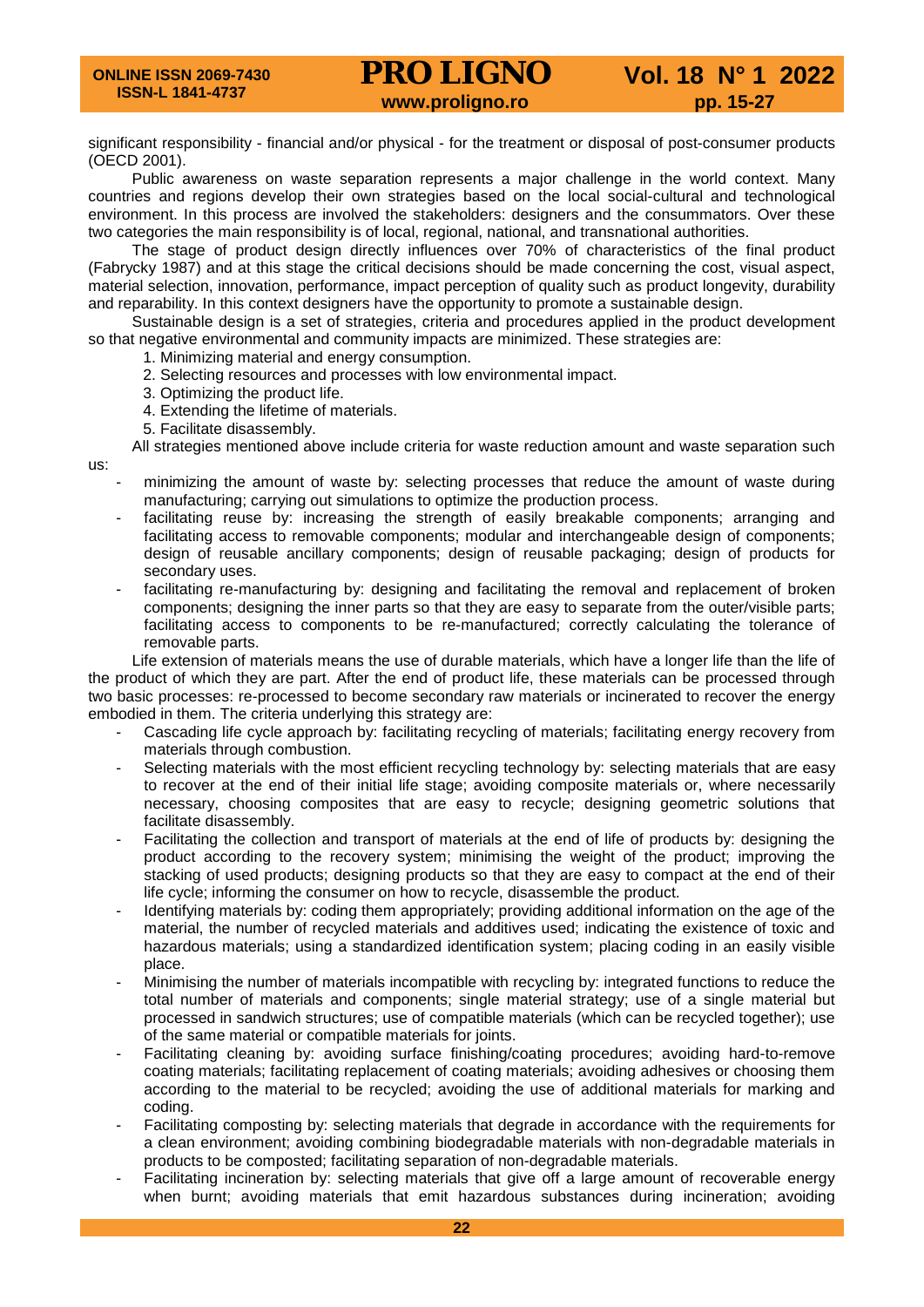additives that emit hazardous substances during incineration; facilitating the separation of materials that may compromise combustion efficiency.

Design for disassembly is focused on designing products that can be easily disassembled into component parts (sub-assemblies or materials) and economically separated. The conditions that a disassembly system must meet are: adaptability, flexibility and automation. The criteria for easy disassembly are:

- reducing and facilitating disassembly operations by:
	- prioritising disassembly of toxic, valuable and perishable materials or components;
	- using modular structures:
	- dividing the product into components that are easy to separate and handle;
	- minimising all product dimensions;
	- minimising interdependence between product components;
	- minimising the number of assembly directions;
	- increasing linear assembly directions;
	- using a sandwich system for joining elements;
	- avoiding elements that are difficult to handle;
	- avoiding components that require asymmetric operations;
	- designing components so that they can be easily centred;
	- avoiding joining systems that require simultaneous opening interventions;
	- minimising the number of connectors.
- use of reversible joining systems;
- the use of permanent but easily detachable joining systems;
- design (in parallel with the product) of technology and features for component separation.

When recycling wood and wood-based materials, the rheological character of the raw material and the interventions on it (e.g. impregnation, varnishing etc.) must be taken into account. Recent research (Deák *et al.* 2012, Deák 2013, Deák *et al.* 2013, Deák 2014, Deák *et al.* 2015) has highlighted the following:

- the influence of natural ageing of wood and wood-based materials is insufficiently addressed, and detailed studies on several species and over well-defined time periods are needed, but results so far have shown that old wood is a suitable material for recovery and recycling under certain well-defined conditions;
- recovered wood materials impregnated with creosote or CCA are not suitable for reuse because of their harmfulness;
- wood materials whose formaldehyde content and emission is above the currently accepted limits may be used in combination with other materials so as to result in acceptable mitigation or sealing.

As regards the recovery of waste into high value-added products, a methodology is needed that takes into account the following steps:

- Analysis of the main production structure.
- The rate of change of production.
- Qualitative and quantitative analysis of waste.
- The choice of the optimal waste recovery routes.

If waste is incorporated into new products, it should be taken into account that the new product does not require different technology and workmanship from the main production. Thus a number of designers have designed spectacular products using wood waste from different wood species (Fig. 8).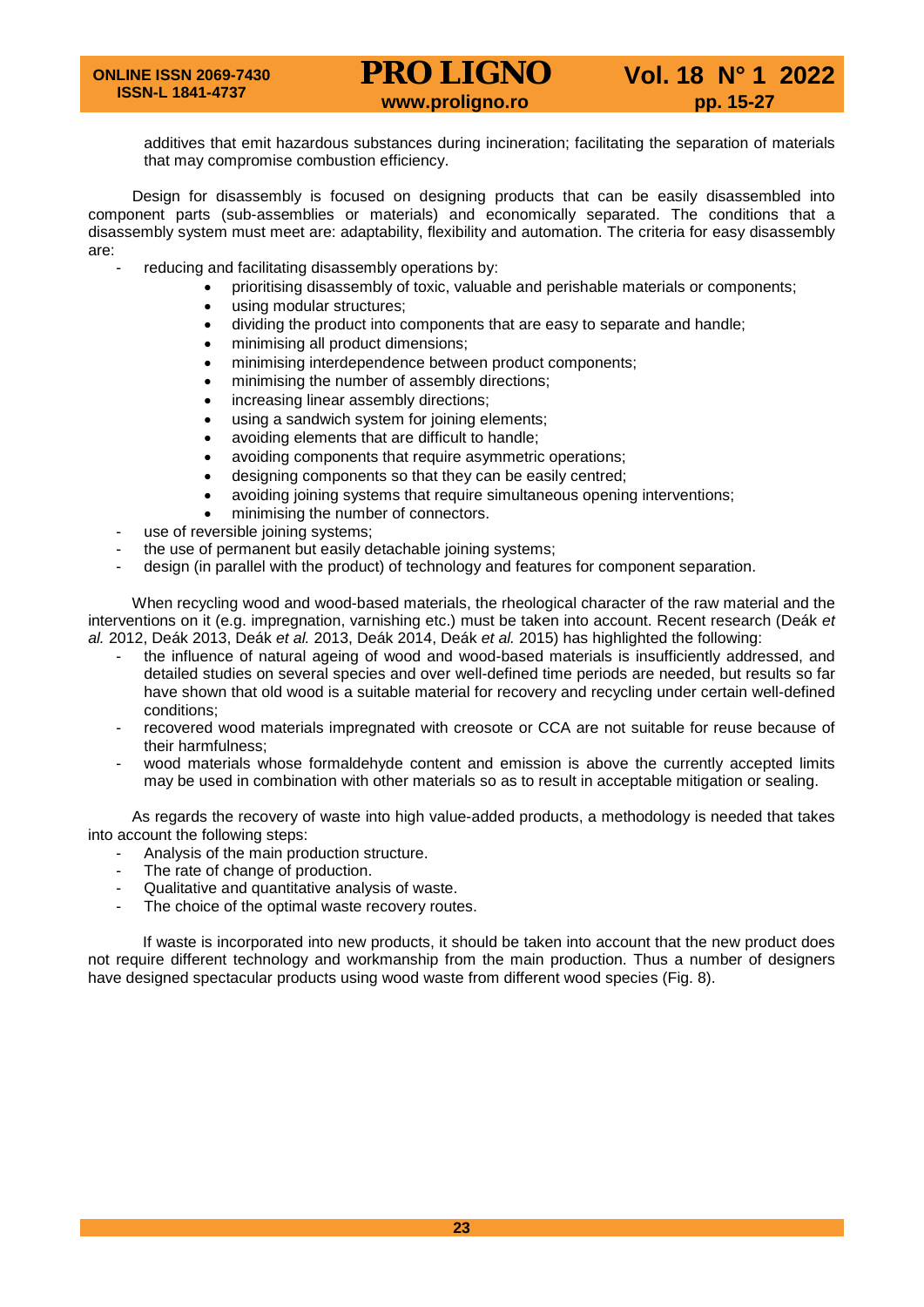

*Fig. 8. New wood product made from wood waste. Origami floor lamp concept, designed by Nicoleta Iordăchel (Transilvania University of Brasov).*

Another strategy that can be used for changing the public opinion on the reuse of goods is green marketing, designed to generate and facilitate any exchange aimed at satisfying human needs and desires so that their satisfaction is achieved with minimal impact on the environment. The green marketing can also define as a holistic process responsible for identifying, anticipating and meeting customer and societal demands in a profitable and sustainable way (Peattie 2012).

## **Waste management and waste to energy**

Managing waste in an environmentally sound manner and making use of the secondary materials they contain are key elements of the EU's environmental policy, as part of the overall strategy of the European Green Deal (European Commission).

A part of wood waste that cannot be used as raw materials to produce another wood products, or furniture products, can be used in order to obtain energy or bio-energy. There are three technologies used for obtaining energy from wood waste:

- by direct combustion wood waste can be burned in a boiler to heat water and produce steam. The steam can be used to power machines or heat buildings. Using steam to rotate turbines generates electricity. Both heat and electricity are utilized in a process known as "co-generation";
- by converting wood to gas gasification uses high heat and pressure, in a low oxygen environment to produce "syngas". Biogas is produced from anaerobic digestion, a process by which different microbial species break down wood (biomass) in the absence of oxygen (Achinas *et al.* 2020). Syngas and biogas can be used in electricity generation;
- by converting wood into fuels pyrolysis is a thermochemical conversion process that converts wood (biomass) into liquid fuel and biochar. Cellulosic ethanol can be produced from wood and other biomass residues through fermentation. Methanol is generated from anaerobic digestion or through a secondary conversion of syngas. Oils extracted from wood can be combined with alcohol and a catalyst in a process named "alcoholysis" to produce diesel fuel.
- If we discuss about biomass, there are few methods to transform it into biofuel:
- thermal (e.g. torrefaction, pyrolysis, gasification),
- chemical (e.g. producing liquid hydrocarbons after biomass gasification),
- biochemical (e.g. anaerobic digestion/fermentation).

Efficient management of wastes will have a positive impact on natural environmental and human health. A possibility to obtain that is green buildings. According to World Green Building Council (WorldGBC), a "green" building is a building that, in its design, construction or operation, reduces or eliminates negative impacts, and can create positive impacts, on the climate and natural environment. Green buildings preserve precious natural resources and improve the quality of life. The elements that transform an ordinary building into a "green building", are as follows [\(https://www.worldgbc.org/what-green-building\)](https://www.worldgbc.org/what-green-building):

- use efficiency the energy, water and other resources;
- use of renewable energy, such as solar energy;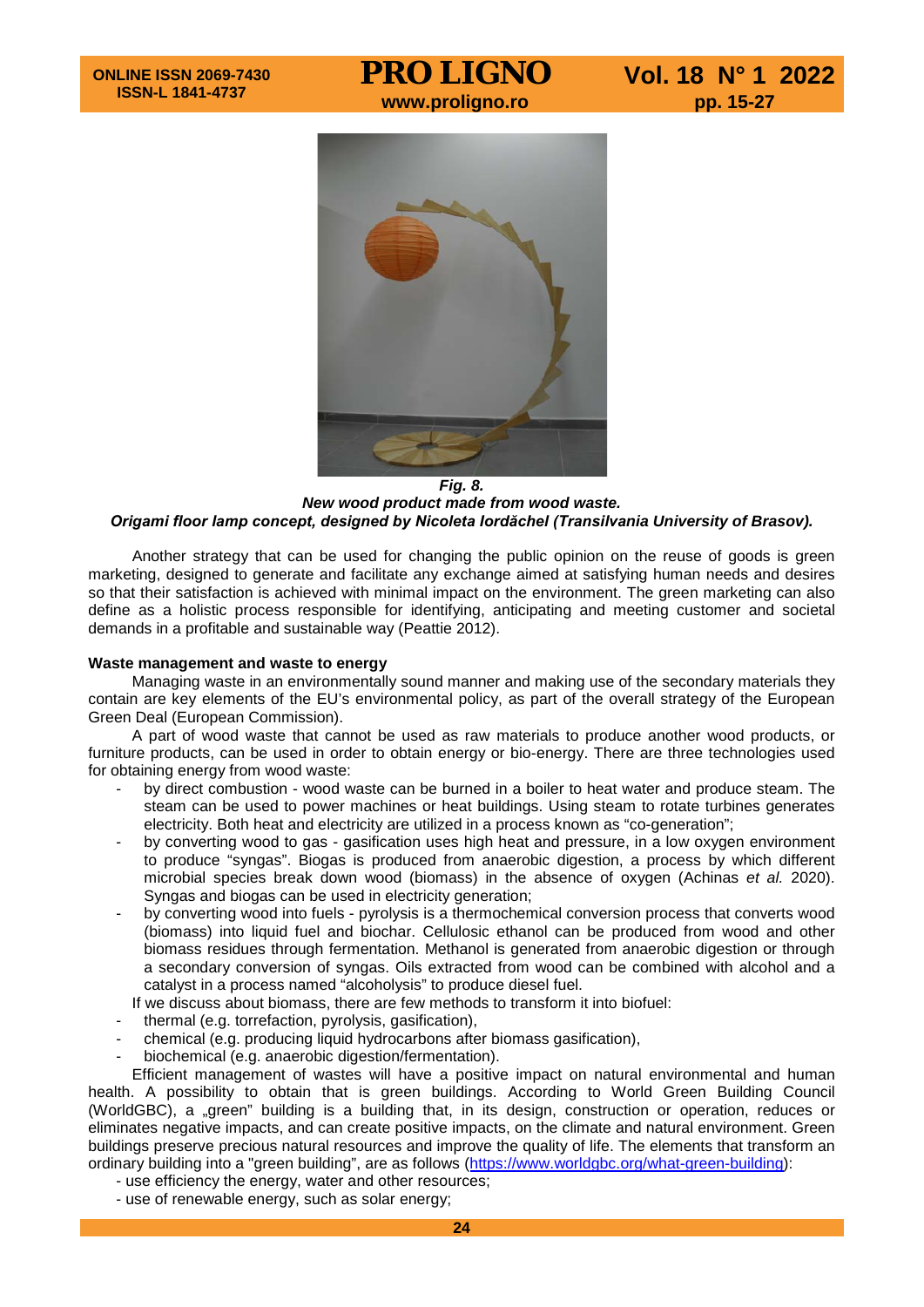- reduction the pollution and waste and enabling of re-use and recycling wastes;
- existing a good indoor environmental air quality;
- use of materials that are non-toxic, ethical and sustainable;
- taking into account the environment in design, construction and operation;
- taking into account the quality of life of occupants in design, construction and operation;
- obtaining a design that enables adaptation to a changing environment.

Another concept based on energy-saving is that based on passive houses, which means that these buildings will require little energy for space heating or cooling. According to various authors, average passive houses are reported to be more expensive than conventional buildings: 5% to 8% in Germany (iPHA 2017, Hill 2010), 8% to 10% in UK (Siegle 2013) and 5% to 10% in USA (Loviglio 2013, Adams 2014). Due to careful design and increasing competition in the supply of specifically designed products for passive houses, in Germany, is now possible to construct such buildings at the same cost as those built according to normal German building standards [\(https://exemplars.world/library/interventions/passive-house/\)](https://exemplars.world/library/interventions/passive-house/). The costs of meeting the Passivehaus standard increase significantly when building in Northern Europe above 60° latitude (Dokka and Andresen 2006, Nieminen *et al.* 2008, Schnieders *et al.* 2015).

## **CONCLUSION**

- The presented article which comprised the information from the "Waste management in furniture and wood sector" courses developed in the frame of TABLE project will give teachers new knowledge about environmental sustainability and reduction of the consumption of natural resources to increase the engagement of student into VET programs related to furniture.
- Waste management is a major issue that should be a constant concern for all countries in the world.
- Due to the efficient management of wood waste, value-added products can be obtained at much lower costs.
- Achieving energy-efficient constructions will lead to a less waste and more human-friendly environment.

## **REFERENCES**

Achinas S, Achinas V, Euverink GJW (2020) Microbiology and biochemistry of anaerobic digesters: an overview. Bioreactors Sustainable Design and Industrial Applications in Mitigation of GHG Emissions, pp.17- 26.

Adams D (2014) Energized about Passive House construction. The Roanoke Times. February 9, 2014. [https://roanoke.com/business/news/bedford\\_county/article\\_d880bd16-900d-11e3-81e1-0017a43b2370.html](https://roanoke.com/business/news/bedford_county/article_d880bd16-900d-11e3-81e1-0017a43b2370.html)

Climate Change Indicators: Greenhouse Gases EPA (United States Environmental Protection Agency) <https://www.epa.gov/climate-indicators/greenhouse-gases>

Cosereanu C (2015) Habilitation thesis: Composites made from recycled agricultural and industrial wastes.Transilvania University of Brasov, pp. 30, 47, 99

Deák A, Cionca M, Timar MC (2012) Evaluation of coating adhesion to melaminated particleboard surfaces recovered from furniture. In: Proceedings of the 4<sup>th</sup> International Conference Advanced Composite Materials Engineering "COMAT 2012", DERC Publishing House Tewksbury (Boston), Massachusetts, USA, pp. 53-59, ISBN 13: 978-0981730059, ISBN – 10: 0981730051

Deák A (2013) A new life for old furniture. In: Pro Ligno Vol. 9(4):849-854. <https://www.proligno.ro/en/articles/2013/201304.htm>

Deák A, Cionca MC, Olărescu AM (2013) Recycling by reusing wood – base materials. Modules of rupture and modulus of elasticity of recovered particleboard and blockboard. In Global Journal on Advances in Pure and Applied Sciences, Issue 1:132-138, https://www.academia.edu/42892902/Recycling by reusing woodbase materials. Modulus of rupture and modulus of elasticity of recovered particleboard and blockbo [ard](https://www.academia.edu/42892902/Recycling_by_reusing_wood-base_materials._Modulus_of_rupture_and_modulus_of_elasticity_of_recovered_particleboard_and_blockboard)

Deák A (2014) Contributions to the theory and practice of furniture eco-design using recycled wood – based materials. PhD Thesis, Transilvania University of Brașov.

Deák A, Cionca M, Timar MC, Porojan M (2015) Arguments for reusing old oak wood recovered from demolition. In Pro Ligno, Vol. 11(3):38-47,<https://www.proligno.ro/en/articles/2015/201503.htm>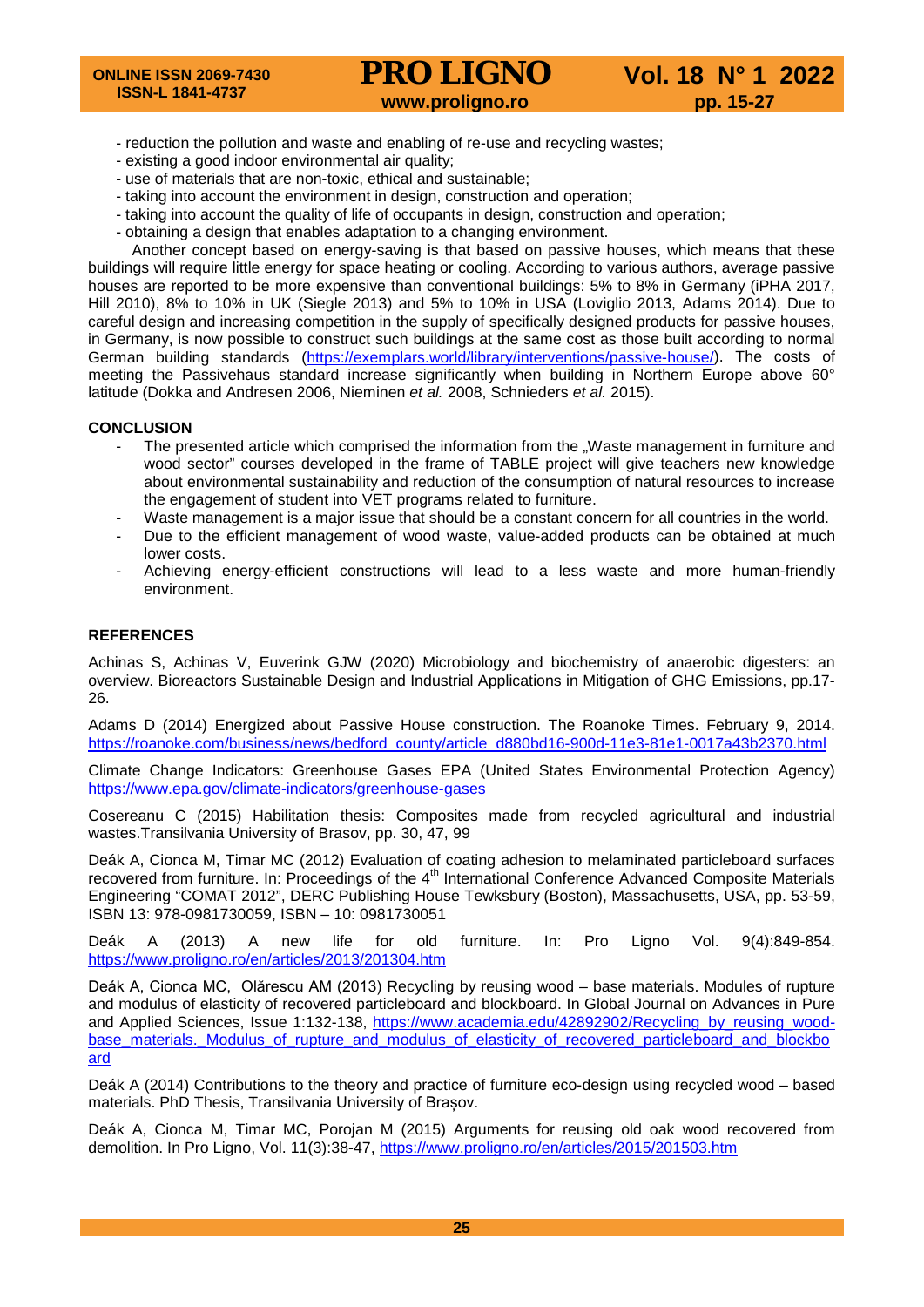Directive 2008/98/EC of the European Parliament and of the Council of 19 November 2008 on waste and<br>repealing certain Directives. bittps://eur-lex.europa.eu/legal[https://eur-lex.europa.eu/legal](https://eur-lex.europa.eu/legal-content/EN/TXT/PDF/?uri=CELEX:32008L0098&from=RO)[content/EN/TXT/PDF/?uri=CELEX:32008L0098&from=RO](https://eur-lex.europa.eu/legal-content/EN/TXT/PDF/?uri=CELEX:32008L0098&from=RO)

Directive (EU) 2018/852 of the European Parliament and of the council of 30 May 2018 amending Directive<br>94/62/EC on packaging and packaging waste https://eur-lex.europa.eu/legalon packaging and packaging waste [https://eur-lex.europa.eu/legal](https://eur-lex.europa.eu/legal-content/EN/TXT/PDF/?uri=CELEX:32018L0852&from=EN)[content/EN/TXT/PDF/?uri=CELEX:32018L0852&from=EN](https://eur-lex.europa.eu/legal-content/EN/TXT/PDF/?uri=CELEX:32018L0852&from=EN)

Dokka Tor H, Andresen I (2006) Passive Houses in cold Norwegian climate. 10th international passive house conference 2006.

Ferreira Martins RS, Gomes Goncalves F, Gutemberg de Alcântara Segundinho P, Costa Lelisb RC, Benigno Paes J, Martinez Lopez Y, Silva Chavesa IL, Gonçalves Espósito de Oliveira R (2021) Journal of Building Engineering 43.<https://doi.org/10.1016/j.jobe.2021.102903>

Gurau L (2012) Tehnologii neconventionale in industria lemnului (Unconventional technologies in wood industry) (electronic book). In Romanian. Ed. Univ. Transilvania, Brasov, pp. 252, ISBN 978-606-19-0094, pp. 102-112, 137.

Harris LN, Gibbs DA, Baccini A, Birdsey RA, Sytze de Bruin Farina M, Fatoyinbo L, Hansen MC, Herold M, Houghton RA, Potapov PV, Requena Suarez D, Roman-Cuesta RM, Saatchi SS, Slay CM, Turubanova SA, Tyukavina A (2021) Global maps of twenty-first century forest carbon fluxes. Nature Climate Change volume 11:234–240.<https://doi.org/10.1038/s41558-020-00976-6>

European Commission. Effectiveness of the Essential Requirements for Packaging and Packaging Waste and Proposals for Reinforcement (2020). Written by Eunomia Research & Consulting Ltd, COWI, Adelphi, Ecofys (Navigant), Milieu. [https://op.europa.eu/en/publication-detail/-/publication/05a3dace-8378-11ea-bf12-](https://op.europa.eu/en/publication-detail/-/publication/05a3dace-8378-11ea-bf12-01aa75ed71a1) [01aa75ed71a1](https://op.europa.eu/en/publication-detail/-/publication/05a3dace-8378-11ea-bf12-01aa75ed71a1)

European statistics.<https://ec.europa.eu/eurostat/>

Fabrycky WJ (1987) Designing for Life Cycle. Mechanical Engineering Journal, January, pp. 72–74.

Hill S (2010) Europe's Promise: Why the European Way Is the Best Hope in an Insecure Age. University of California Press. p. 172. ISBN 978-0-52024-857-1

International Passive House Association (iPHA). The Passive House – sustainable, affordable, comfortable, versatile (2017). [https://passivehouse-international.org/index.php?page\\_id=79](https://passivehouse-international.org/index.php?page_id=79)

Kaza S, Yao Lisa C, Bhada-Tata P, Van Woerden F (2018) What a Waste 2.0: A Global Snapshot of Solid Waste Management to 2050. World Bank Group 1818 H Street NW, Washington, DC 20433. <https://openknowledge.worldbank.org/handle/10986/30317>

Loviglio J (2013) Highly efficient 'passive homes' gain ground in US. Yahoo! News. Associated Press. June 12, 2013. [https://news.yahoo.com/highly-efficient-passive-homes-gain-ground-us-](https://news.yahoo.com/highly-efficient-passive-homes-gain-ground-us-174019914.html?guccounter=1&guce_referrer=aHR0cHM6Ly9lbi53aWtpcGVkaWEub3JnLw&guce_referrer_sig=AQAAAJl6PHY5rY33NI9kC9F6vhk2J0xIAMYpmLVXS7XqmgLuCrazPCDm48AuoosHnENA2EvShziyWVpQ33iTce-vXmOMUmaZXtEOvtp-SOhz-Xza2Wf19WaLkCykI1S_uzegECAxrSCll564E4Ivy0eZHmzo4fVQ6RnEACh_nVRdCtJU)[174019914.html?guccounter=1&guce\\_referrer=aHR0cHM6Ly9lbi53aWtpcGVkaWEub3JnLw&guce\\_referrer\\_](https://news.yahoo.com/highly-efficient-passive-homes-gain-ground-us-174019914.html?guccounter=1&guce_referrer=aHR0cHM6Ly9lbi53aWtpcGVkaWEub3JnLw&guce_referrer_sig=AQAAAJl6PHY5rY33NI9kC9F6vhk2J0xIAMYpmLVXS7XqmgLuCrazPCDm48AuoosHnENA2EvShziyWVpQ33iTce-vXmOMUmaZXtEOvtp-SOhz-Xza2Wf19WaLkCykI1S_uzegECAxrSCll564E4Ivy0eZHmzo4fVQ6RnEACh_nVRdCtJU) [sig=AQAAAJl6PHY5rY33NI9kC9F6vhk2J0xIAMYpmLVXS7XqmgLuCrazPCDm48AuoosHnENA2EvShziyW](https://news.yahoo.com/highly-efficient-passive-homes-gain-ground-us-174019914.html?guccounter=1&guce_referrer=aHR0cHM6Ly9lbi53aWtpcGVkaWEub3JnLw&guce_referrer_sig=AQAAAJl6PHY5rY33NI9kC9F6vhk2J0xIAMYpmLVXS7XqmgLuCrazPCDm48AuoosHnENA2EvShziyWVpQ33iTce-vXmOMUmaZXtEOvtp-SOhz-Xza2Wf19WaLkCykI1S_uzegECAxrSCll564E4Ivy0eZHmzo4fVQ6RnEACh_nVRdCtJU) [VpQ33iTce-vXmOMUmaZXtEOvtp-SOhz-](https://news.yahoo.com/highly-efficient-passive-homes-gain-ground-us-174019914.html?guccounter=1&guce_referrer=aHR0cHM6Ly9lbi53aWtpcGVkaWEub3JnLw&guce_referrer_sig=AQAAAJl6PHY5rY33NI9kC9F6vhk2J0xIAMYpmLVXS7XqmgLuCrazPCDm48AuoosHnENA2EvShziyWVpQ33iTce-vXmOMUmaZXtEOvtp-SOhz-Xza2Wf19WaLkCykI1S_uzegECAxrSCll564E4Ivy0eZHmzo4fVQ6RnEACh_nVRdCtJU)

[Xza2Wf19WaLkCykI1S\\_uzegECAxrSCll564E4Ivy0eZHmzo4fVQ6RnEACh\\_nVRdCtJU](https://news.yahoo.com/highly-efficient-passive-homes-gain-ground-us-174019914.html?guccounter=1&guce_referrer=aHR0cHM6Ly9lbi53aWtpcGVkaWEub3JnLw&guce_referrer_sig=AQAAAJl6PHY5rY33NI9kC9F6vhk2J0xIAMYpmLVXS7XqmgLuCrazPCDm48AuoosHnENA2EvShziyWVpQ33iTce-vXmOMUmaZXtEOvtp-SOhz-Xza2Wf19WaLkCykI1S_uzegECAxrSCll564E4Ivy0eZHmzo4fVQ6RnEACh_nVRdCtJU)

Martiez Lopez Y, Benigno Paes J, Gustave D, Gomes Goncalves F, Correa Mendez F, Theodoro Nantet AC (2020) Production of wood-plastic composites using cedrela odorata sawdust waste and recycled thermoplastics mixture from post-consumer products - A sustainable approach for cleaner production in Cuba. Journal of Cleaner Production 244.<https://doi.org/10.1016/j.jclepro.2019.118723>

Nieminen J, Holopainen R, Lylykangas K (2008) Passive House for a cold climate. VTT Research Notes.

OECD (2001) Extended Producer Responsibility. A Guidance Manual for Governments. <https://doi.org/10.1787/9789264189867-en>

Peattie K (2012) Marketing and Sustainability. Brass Centre: Cardiff, UK, p. 306, ISBN 1-904393

Pentti H, Anssi N, Andreas O, Markku T, Johanna V (2002) Forest Related Perspectives for Regional Development in Europe Research Report 13. Brill Academic Publishers, Leiden. ISBN: 90-04-12311-3, ISSN: 1238-8785.

Schnieders J, Feist W, Rongen L (2015) Passive Houses for different climate zones. Energy and Buildings, Volume 105, 15 October 2015, pp.71-87.